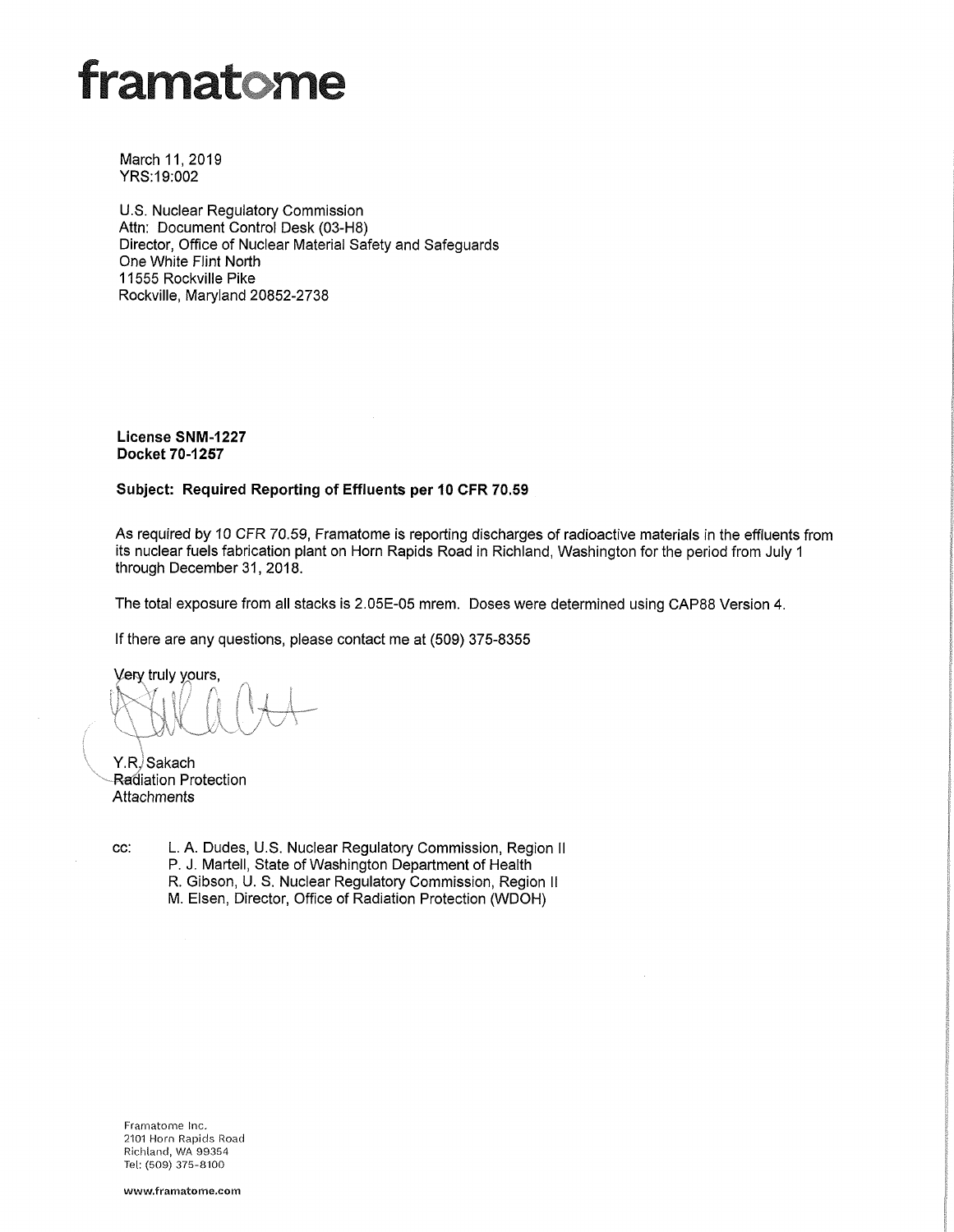#### I. **Gaseous Effluents (Continuously Sampled Stacks) Reporting Period: July 1 - December 31, 2018**

Stack: **U02 Building - Room 100 (K03)**  Average Flow Rate: 15.90 cubic meters/second

| Radionuclide | Concentration<br>(µCi/ml) | Uncertainty<br><b>Estimate</b><br>(LCl/m) | MDC<br>$(\mu$ Ci/ml) | Quantity<br>Released<br><u>(µCi)</u> | <b>Estimated</b><br><b>Exposure</b><br>(mrem) |
|--------------|---------------------------|-------------------------------------------|----------------------|--------------------------------------|-----------------------------------------------|
| Gross alpha  | 8.00E-16                  | 4.00E-15                                  | 3.00E-17             | 2.02F-01                             | <b>NA</b>                                     |
| Gross beta   | 9.00E-15                  | 1.00E-14                                  | 9.00E-17             | $2.15E+00$                           | <b>NA</b>                                     |
| $U-232$      | 2.00E-24                  | 7.00E-24                                  | 6.00E-26             | 4.05E-10                             | 2.64E-15                                      |
| $U-234$      | 2.00E-18                  | 7.00E-18                                  | 6.00E-20             | 4.05E-04                             | 2.64E-09                                      |
| $U - 235$    | 4.00E-17                  | 2.00F-16                                  | 1.00E-18             | 1.01E-02                             | 6.60E-08                                      |
| $U-236$      | 2.00E-17                  | 9.00E-17                                  | 7.00E-19             | 5.06E-03                             | 3.30E-08                                      |
| $U - 238$    | 8.00E-16                  | 3.00E-15                                  | 3.00E-17             | 1.87E-01                             | 1.22E-06                                      |

# Stack: **SF Building - NAF(K06)**

Average Flow Rate: 5.94 cubic meters/second

| Radionuclide | Concentration<br>$(\mu$ Ci/ml $)$ | Uncertainty<br>Estimate<br>$(\mu$ Ci/ml $)$ | <b>MDC</b><br>$(\mu$ Ci/ml $)$ | Quantity<br>Released<br><u>(µСі)</u> | <b>Estimated</b><br><b>Exposure</b><br><u>(mrem)</u> |
|--------------|-----------------------------------|---------------------------------------------|--------------------------------|--------------------------------------|------------------------------------------------------|
| Gross alpha  | $6.00E-16$                        | 5.00E-15                                    | 8.00E-17                       | 5.98E-02                             | <b>NA</b>                                            |
| Gross beta   | 7.00E-15                          | 2.00E-14                                    | 2.00E-16                       | 6.60E-01                             | NA.                                                  |
|              |                                   |                                             |                                |                                      |                                                      |
| $U-232$      | 1.00E-24                          | 1.00F-23                                    | 2.00E-25                       | 1.20E-10                             | 8.48E-16                                             |
| $U-234$      | 1.00E-18                          | 1.00E-17                                    | 2.00E-19                       | 1.20E-04                             | 8.48E-10                                             |
| $U - 235$    | 3.00E-17                          | 3.00E-16                                    | 4.00E-18                       | 2.99F-03                             | 2.12E-08                                             |
| $U - 236$    | 2.00E-17                          | 1.00E-16                                    | 2.00E-18                       | 1.50E-03                             | 1.06E-08                                             |
| $U-238$      | 6.00E-16                          | 5.00E-15                                    | 7.00E-17                       | 5.52E-02                             | 3.91E-07                                             |

# Stack: **U02 Building - Room 182 (K21)**  Average Flow Rate: 3.94 cubic meters/second

| Radionuclide                                              | Concentration<br>(uCilml)                                | Uncertainty<br><b>Estimate</b><br>$(\mu$ Ci/ml $)$         | <b>MDC</b><br>$(\mu$ Ci/ml $)$                           | Quantity<br>Released<br>(µCi)                            | <b>Estimated</b><br><b>Exposure</b><br>(mrem)            |
|-----------------------------------------------------------|----------------------------------------------------------|------------------------------------------------------------|----------------------------------------------------------|----------------------------------------------------------|----------------------------------------------------------|
| Gross alpha                                               | 2.00E-15                                                 | 1.00E-14                                                   | 1.00E-16                                                 | 1.34E-01                                                 | <b>NA</b>                                                |
| Gross beta                                                | 5.00E-14                                                 | 6.00E-14                                                   | 4.00E-16                                                 | 2.80E+00                                                 | NA                                                       |
| $U-232$<br>$U - 234$<br>$U-235$<br>$U - 236$<br>$U - 238$ | 4.00E-24<br>4.00E-18<br>1.00E-16<br>5.00E-17<br>2.00E-15 | 2.00E-23<br>2.00E-17<br>$6.00E-16$<br>3.00E-16<br>1.00E-14 | 2.00E-25<br>2.00E-19<br>6.00E-18<br>3.00E-18<br>1.00E-16 | 2.68E-10<br>2.68E-04<br>6.71E-03<br>3.35E-03<br>1.24E-01 | 2.88E-15<br>2.88E-09<br>7.20E-08<br>3.60E-08<br>1.33E-06 |

Framatome Inc. 2101 Horn Rapids Road Richland, WA 99354 Tel: (509) 375-8100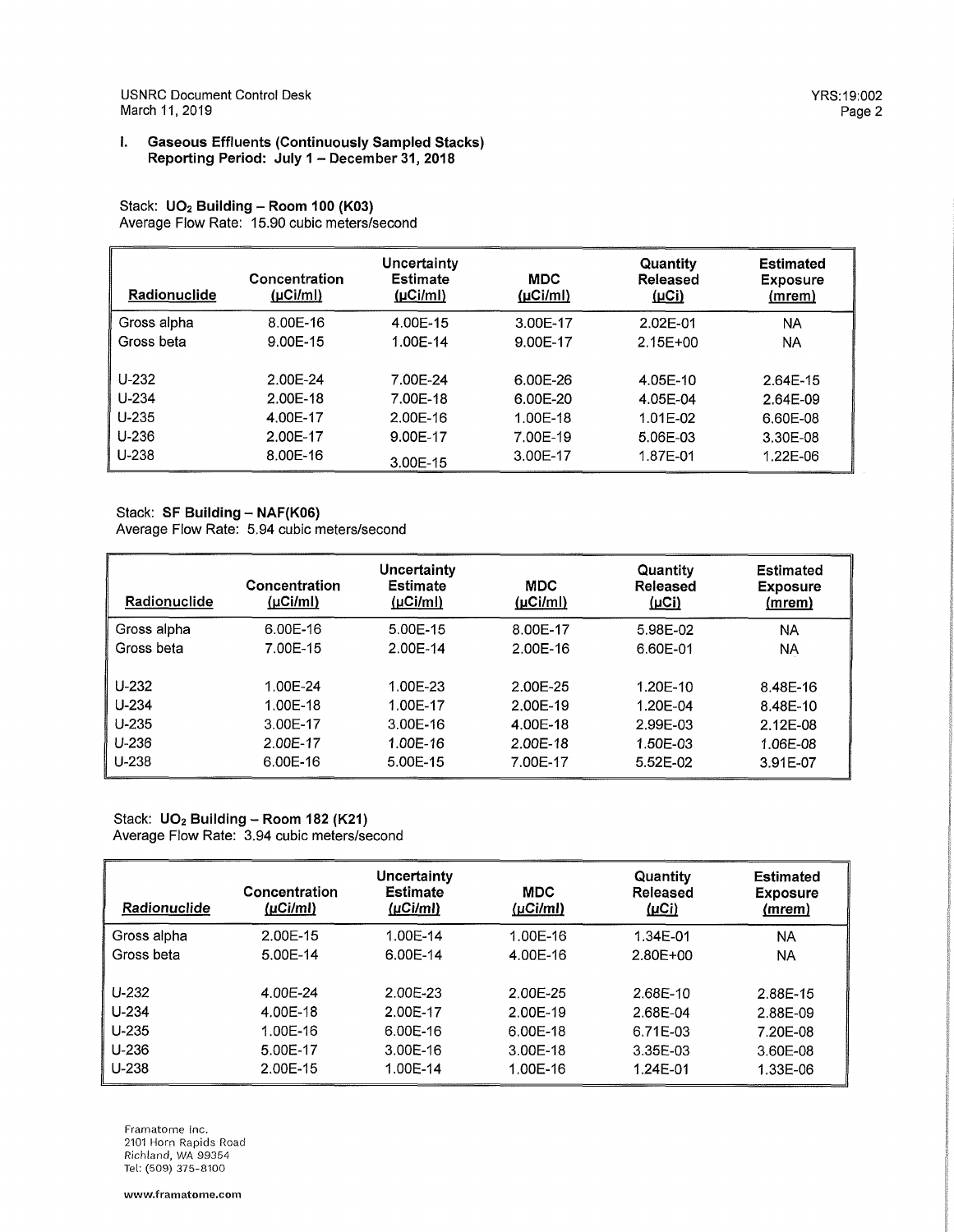USNRC Document Control Desk YRS:19:002 March 11, 2019

#### I. **Gaseous Effluents (Continuously Sampled Stacks) Reporting Period: July 1** - **December 31, 2018**

Stack: **ELO Building** - **Shop (K25)**  Average Flow Rate: 1.24 cubic meters/second

| Radionuclide | Concentration<br>(µCi/ml) | Uncertainty<br><b>Estimate</b><br>(LCl/ml) | <b>MDC</b><br>(µC <sub>i</sub> /ml) | Quantity<br>Released<br><u>(µCi)</u> | <b>Estimated</b><br><b>Exposure</b><br>(mrem) |
|--------------|---------------------------|--------------------------------------------|-------------------------------------|--------------------------------------|-----------------------------------------------|
| Gross alpha  | 7.00E-16                  | 1.00E-14                                   | 4.00E-16                            | 1.55E-02                             | NA.                                           |
| Gross beta   | 1.00E-14                  | 5.00E-14                                   | 1.00E-15                            | 1.90E-01                             | NA.                                           |
| $U - 232$    | 1.00E-24                  | 3.00E-23                                   | 8.00E-25                            | $3.10E - 11$                         | 1.63E-15                                      |
| $U - 234$    | 1.00E-18                  | 3.00E-17                                   | 8.00E-19                            | 3.10E-05                             | 1.63E-09                                      |
| $U-235$      | 4.00E-17                  | 7.00E-16                                   | 2.00E-17                            | 7.75E-04                             | 4.09E-08                                      |
| $U-236$      | 2.00E-17                  | 3.00E-16                                   | 9.00E-18                            | 3.87E-04                             | 2.04E-08                                      |
| $U - 238$    | 7.00E-16                  | 1.00E-14                                   | 3.00E-16                            | 1.43E-02                             | 7.54E-07                                      |

Stack: **U02 Building** - **ADU (K31)** 

Average Flow Rate: 3.69 cubic meters/second

\* There are several sampled effluent streams discharged via this stack.

| Radionuclide | Concentration<br>(LC <sub>i</sub> /m <sub>i</sub> ) | <b>Uncertainty</b><br><b>Estimate</b><br>$(\mu$ Ci/ml $)$ | <b>MDC</b><br>$(\mu$ Ci/ml $)$ | Quantity<br>Released<br>(µCi) | <b>Estimated</b><br><b>Exposure</b><br>(mrem) |
|--------------|-----------------------------------------------------|-----------------------------------------------------------|--------------------------------|-------------------------------|-----------------------------------------------|
| Gross alpha  | 9.00E-15                                            | 7.00E-15                                                  | 1.00E-16                       | 1.40E-01                      | NA                                            |
| Gross beta   | 4.00E-14                                            | 2.00E-14                                                  | 4.00E-16                       | $1.63E + 00$                  | NA.                                           |
| $U - 232$    | 2.00E-23                                            | 1.00E-23                                                  | 3.00E-25                       | 2.79E-10                      | $1.20F-15$                                    |
| $U - 234$    | 2.00E-17                                            | 1.00E-17                                                  | 3.00E-19                       | 2.79E-04                      | 1.20E-09                                      |
| $U-235$      | 4.00E-16                                            | 3.00E-16                                                  | 6.00E-18                       | 6.98E-03                      | 3.00E-08                                      |
| $U-236$      | 2.00E-16                                            | 2.00E-16                                                  | 3.00E-18                       | 3.49E-03                      | 1.50F-08                                      |
| $U-238$      | 8.00E-15                                            | 6.00E-15                                                  | 1.00E-16                       | 1.29E-01                      | 5.53E-07                                      |

Stack: **UO<sub>2</sub> Building - U<sub>3</sub>O<sub>8</sub> (K37)** Average Flow Rate: 6.47 cubic meters/second

| Radionuclide | Concentration<br>$(\mu$ Ci/ml $)$ | Uncertainty<br><b>Estimate</b><br>$(\mu$ Ci/ml $)$ | <b>MDC</b><br>$(\mu$ Ci/ml $)$ | Quantity<br>Released<br>(µCi) | <b>Estimated</b><br><b>Exposure</b><br>(mrem) |
|--------------|-----------------------------------|----------------------------------------------------|--------------------------------|-------------------------------|-----------------------------------------------|
| Gross alpha  | $9.00E-16$                        | 6.00E-15                                           | 7.00E-17                       | 8.93E-02                      | <b>NA</b>                                     |
| Gross beta   | 9.00E-15                          | 2.00E-14                                           | 2.00E-16                       | 9.32E-01                      | <b>NA</b>                                     |
| $U-232$      | 2.00E-24                          | 1.00E-23                                           | 1.00E-25                       | 1.79E-10                      | 1.55E-15                                      |
| $U-234$      | 2.00E-18                          | 1.00E-17                                           | 1.00E-19                       | 1.79E-04                      | 1.55E-09                                      |
| $U-235$      | 4.00E-17                          | $3.00E-16$                                         | 4.00E-18                       | 4.46E-03                      | 3.87E-08                                      |
| U-236        | 2.00E-17                          | 2.00E-16                                           | 2.00E-18                       | 2.23E-03                      | 1.93E-08                                      |
| $U-238$      | 8.00E-16                          | 6.00E-15                                           | 7.00E-17                       | 8.24E-02                      | 7.13E-07                                      |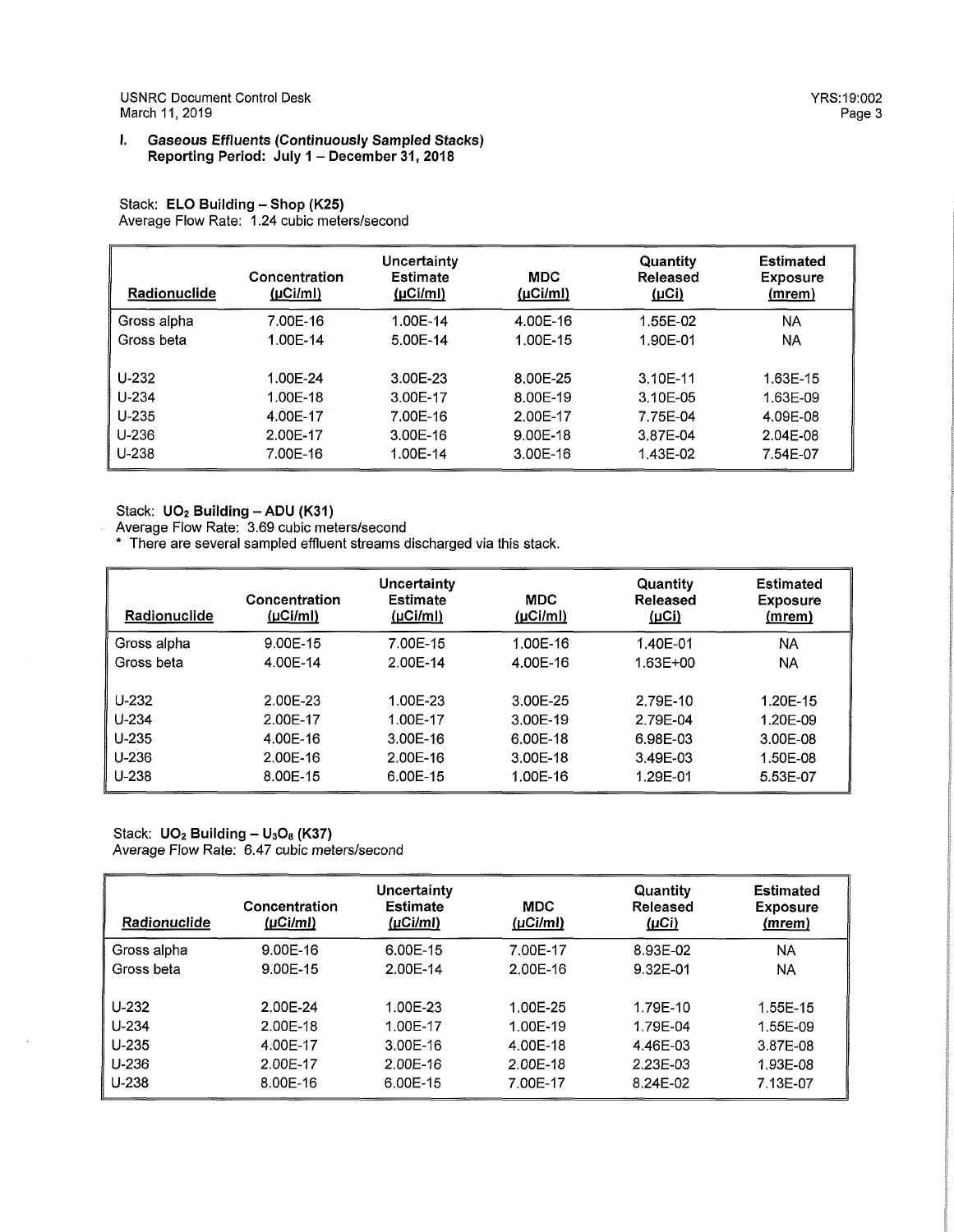# Stack: **Laundry Facility (K42)**  Average Flow Rate: 1.85 cubic meters/second

| Radionuclide | Concentration<br>$(\mu$ Ci/ml $)$ | Uncertainty<br>Estimate<br>(µC <sub>i</sub> /ml) | MDC<br>(µCi/ml) | Quantity<br>Released<br>(µCi) | <b>Estimated</b><br><b>Exposure</b><br>(mrem) |
|--------------|-----------------------------------|--------------------------------------------------|-----------------|-------------------------------|-----------------------------------------------|
| Gross alpha  | 4.00E-16                          | 8.00E-15                                         | 3.00E-16        | 1.14E-02                      | <b>NA</b>                                     |
| Gross beta   | 8.00E-15                          | 3.00E-14                                         | 8.00E-16        | 2.29E-01                      | <b>NA</b>                                     |
|              |                                   |                                                  |                 |                               |                                               |
| $U-232$      | 8.00E-25                          | 2.00E-23                                         | 5.00E-25        | 2.29E-11                      | 8.26E-16                                      |
| $U-234$      | 8.00E-19                          | 2.00E-17                                         | 5.00E-19        | 2.29E-05                      | 8.26E-10                                      |
| $U - 235$    | 2.00E-17                          | 4.00E-16                                         | 1.00E-17        | 5.72E-04                      | 2.07E-08                                      |
| U-236        | 1.00E-17                          | 2.00E-16                                         | 6.00E-18        | 2.86E-04                      | 1.03E-08                                      |
| U-238        | 4.00E-16                          | 7.00E-15                                         | 2.00E-16        | 1.06E-02                      | 3.81E-07                                      |

# Stack: **ELO Building - Labs (K46)**

Average Flow Rate: 6.15 cubic meters/second

| Radionuclide | Concentration<br>(uCilml) | Uncertainty<br>Estimate<br> µC /m | MDC<br>(LCl/ml) | Quantity<br>Released<br><u>(µCi)</u> | Estimated<br><b>Exposure</b><br><u>(mrem)</u> |
|--------------|---------------------------|-----------------------------------|-----------------|--------------------------------------|-----------------------------------------------|
| Gross alpha  | $5.00E-15$                | 1.00E-14                          | 8.00E-17        | 4.78E-01                             | NA                                            |
| Gross beta   | 3.00E-14                  | 4.00E-14                          | 2.00E-16        | $3.42E + 00$                         | NA.                                           |
|              |                           |                                   |                 |                                      |                                               |
| $U-232$      | 1.00E-23                  | 3.00E-23                          | 2.00E-25        | 9.56E-10                             | 1.52E-14                                      |
| $U - 234$    | 1.00E-17                  | 3.00E-17                          | 2.00E-19        | 9.56E-04                             | 1.52E-08                                      |
| $U-235$      | 2.00E-16                  | 7.00E-16                          | 4.00E-18        | 2.39E-02                             | 3.81E-07                                      |
| $U - 236$    | 1.00E-16                  | 4.00E-16                          | 2.00E-18        | 1.20F-02                             | 1.91E-07                                      |
| $U-238$      | 4.00E-15                  | 1.00E-14                          | 7.00E-17        | 4.41E-01                             | 7.03E-06                                      |

# Stack: **ARF (K47)**

Average Flow Rate: 1.05 cubic meters/second

| Radionuclide | Concentration<br>(µCi/ml) | Uncertainty<br><b>Estimate</b><br>$(\mu$ Ci/ml $)$ | <b>MDC</b><br>$(\mu$ Ci/ml $)$ | Quantity<br><b>Released</b><br><u>(µCi)</u> | <b>Estimated</b><br><b>Exposure</b><br><u>(mrem)</u> |
|--------------|---------------------------|----------------------------------------------------|--------------------------------|---------------------------------------------|------------------------------------------------------|
| Gross alpha  | 6.00E-15                  | 4.00E-14                                           | 4.00E-16                       | 9.76E-02                                    | <b>NA</b>                                            |
| Gross beta   | 7.00E-14                  | 1.00E-13                                           | 1.00E-15                       | 1.20E+00                                    | <b>NA</b>                                            |
| $U-232$      | 1.00E-23                  | 8.00E-23                                           | 9.00E-25                       | 1.95E-10                                    | 2.80E-15                                             |
| $U - 234$    | 1.00E-17                  | 8.00E-17                                           | 9.00E-19                       | 1.95E-04                                    | 2.80E-09                                             |
| U-235        | 3.00E-16                  | 2.00E-15                                           | 2.00E-17                       | 4.88E-03                                    | 7.00E-08                                             |
| $U-236$      | 1.00E-16                  | 1.00E-15                                           | 1.00E-17                       | 2.44E-03                                    | 3.50E-08                                             |
| $U - 238$    | 5.00E-15                  | 4.00E-14                                           | 4.00E-16                       | 9.01E-02                                    | 1.29E-06                                             |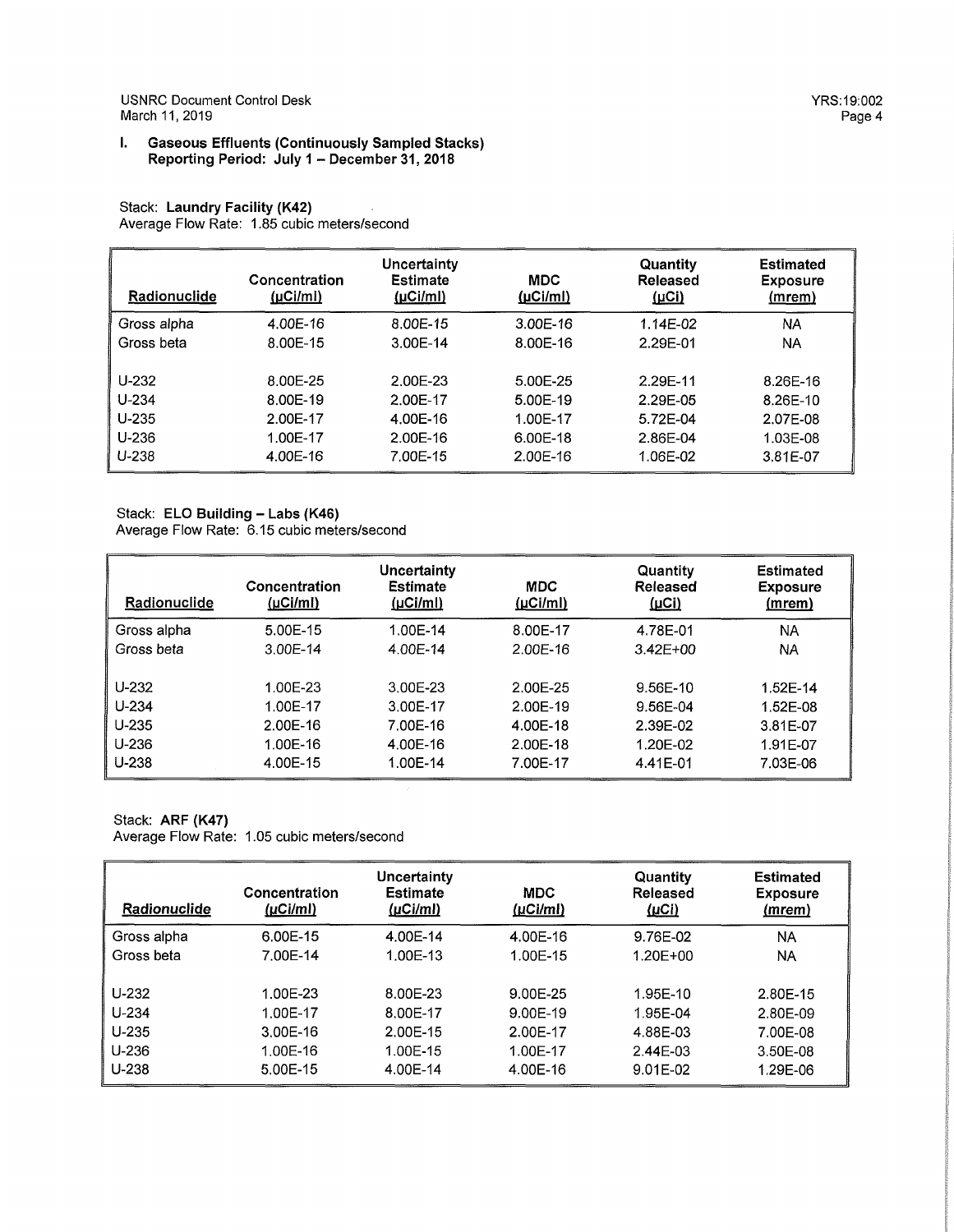USNRC Document Control Desk YRS:19:002 March 11, 2019 **Page 5** 

#### I. **Gaseous Effluents (Continuously Sampled Stacks) Reporting Period: July 1** - **December 31, 2018**

 $\sim$ 

#### Stack: **SF Building** - **SWUR Room (K49)**  Average Flow Rate: 4.11 cubic meters/second

| Radionuclide | Concentration<br>(LCl/ml) | Uncertainty<br><b>Estimate</b><br>(LC <sub>i</sub> /mI) | <b>MDC</b><br>(LCl/ml) | Quantity<br>Released<br><u>(µCi)</u> | <b>Estimated</b><br><b>Exposure</b><br><u>(mrem)</u> |
|--------------|---------------------------|---------------------------------------------------------|------------------------|--------------------------------------|------------------------------------------------------|
| Gross alpha  | 8.00F-16                  | 7.00E-15                                                | 1.00E-16               | $5.24E-02$                           | NA                                                   |
| Gross beta   | 4.00E-15                  | 2.00E-14                                                | 3.00E-16               | 3.07E-01                             | NA                                                   |
|              |                           |                                                         |                        |                                      |                                                      |
| $U - 232$    | 2.00E-24                  | 1.00E-23                                                | 2.00E-25               | 1.05E-10                             | $9.74E-16$                                           |
| $U-234$      | 2.00E-18                  | 1.00E-17                                                | 2.00E-19               | 1.05E-04                             | 9.74E-10                                             |
| $U-235$      | 4.00E-17                  | 4.00E-16                                                | $6.00E-18$             | 2.62E-03                             | 2.44E-08                                             |
| U-236        | 2.00E-17                  | 2.00E-16                                                | $3.00E - 18$           | 1.31E-03                             | 1.22E-08                                             |
| U.238        | 8.00E-16                  | 7.00E-15                                                | 1.00E-16               | 4.84E-02                             | 4.50E-07                                             |

#### Stack: **SF Building** - **SWUR POG (KSO)**

Average Flow Rate: 0.00 cubic meters/second

\*\* Stack did not operate during the second half of <sup>2018</sup>

| <b>Radionuclide</b> | Concentration<br>(µCi/ml) | Uncertainty<br>Estimate<br>(uC <sub>i</sub> /ml) | <b>MDC</b><br>(µCIMn) | Quantity<br>Released<br><u>(µСі)</u> | Estimated<br>Exposure<br>(mrem) |
|---------------------|---------------------------|--------------------------------------------------|-----------------------|--------------------------------------|---------------------------------|
| Gross alpha         | $0.00E + 00$              | $0.00E + 00$                                     | $0.00E + 00$          | $0.00E + 00$                         | NA                              |
| Gross beta          | $0.00E + 00$              | $0.00E + 00$                                     | $0.00E + 00$          | $0.00E + 00$                         | NA                              |

# Stack: **Building 9 (K52)**

Average Flow Rate: 2.73 cubic meters/second

| Radionuclide | Concentration<br>$(\mu$ Ci/ml $)$ | Uncertainty<br><b>Estimate</b><br>(LCl/ml) | MDC<br>(LCl/ml) | Quantity<br>Released<br><u>(µCi)</u> | <b>Estimated</b><br><b>Exposure</b><br><u>(mrem)</u> |
|--------------|-----------------------------------|--------------------------------------------|-----------------|--------------------------------------|------------------------------------------------------|
| Gross alpha  | 7.00E-16                          | 8.00E-15                                   | 2.00E-16        | $2.86F-02$                           | <b>NA</b>                                            |
| Gross beta   | 6.00E-15                          | 2.00E-14                                   | 5.00E-16        | 2.53E-01                             | <b>NA</b>                                            |
| $U - 232$    | 1.00E-24                          | 2.00E-23                                   | 3.00E-25        | 5.73E-11                             | 9.30E-16                                             |
| $U - 234$    | 1.00E-18                          | 2.00E-17                                   | 3.00E-19        | 5.73E-05                             | 9.30E-10                                             |
| $U-235$      | 3.00E-17                          | 4.00E-16                                   | 9.00E-18        | 1.43E-03                             | 2.33E-08                                             |
| U-236        | 2.00E-17                          | 2.00E-16                                   | 4.00E-18        | 7.16E-04                             | 1.16E-08                                             |
| $U - 238$    | 6.00E-16                          | 8.00E-15                                   | 2.00E-16        | 2.64E-02                             | 4.29E-07                                             |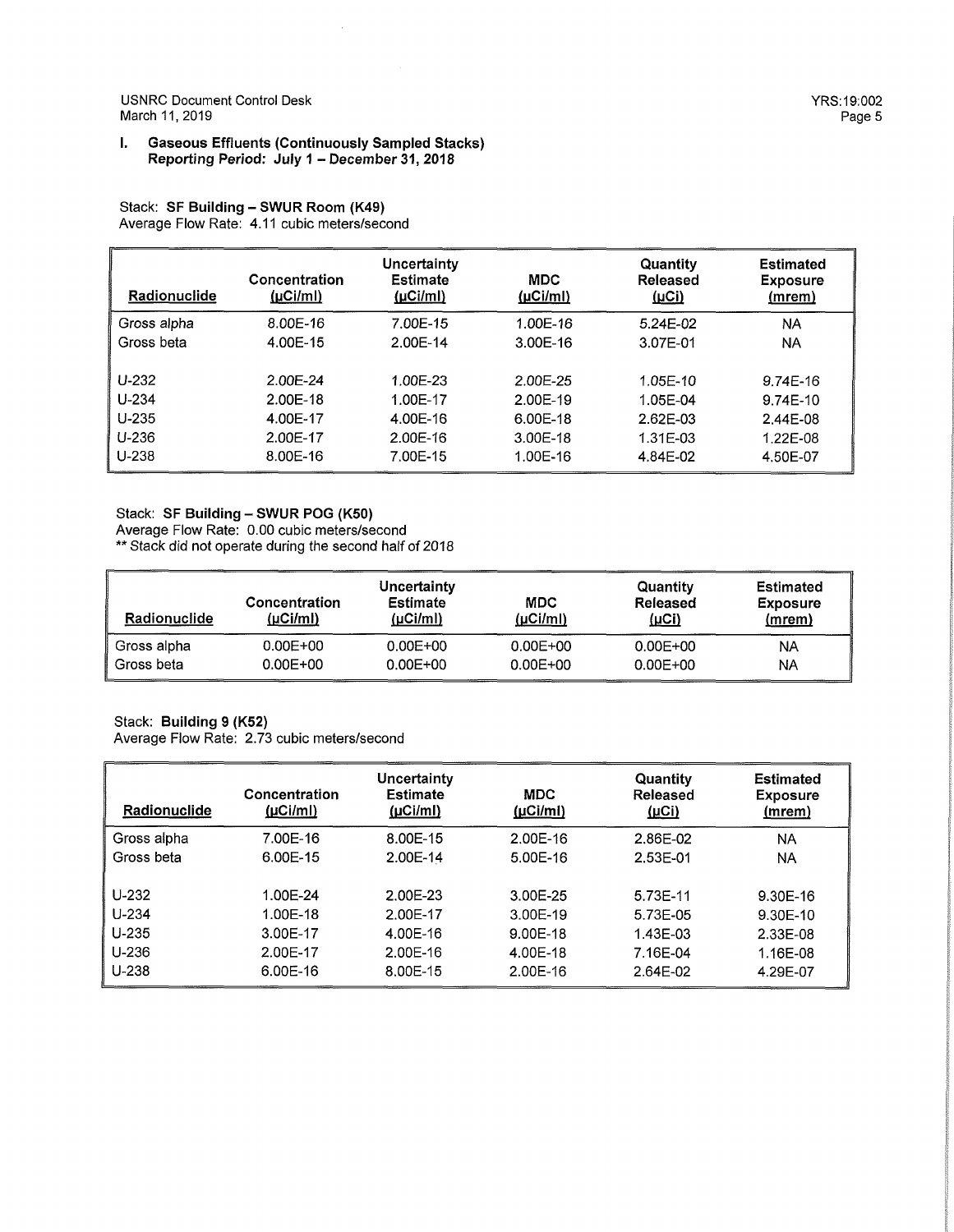USN RC Document Control Desk YRS:19:002 March 11, 2019

#### I. **Gaseous Effluents (Continuously Sampled Stacks) Reporting Period: July 1** - **December 31, 2018**

# Stack: SF Building - SWUR Shroud (K55)

Average Flow Rate: 0.00 cubic meters/second \*\* Stack did not operate during the second half of 2018

| <b>Radionuclide</b> | Uncertainty<br><b>Estimate</b><br><b>MDC</b><br>Concentration<br>(µCi/ml)<br>$(\mu$ Ci/ml $)$<br>$(\mu$ Ci/ml $)$ |              | Quantity<br>Released<br>(µCi) | Estimated<br><b>Exposure</b><br>(mrem) |           |
|---------------------|-------------------------------------------------------------------------------------------------------------------|--------------|-------------------------------|----------------------------------------|-----------|
| Gross alpha         | $0.00E + 00$                                                                                                      | $0.00E + 00$ | $0.00E + 00$                  | $0.00E + 00$                           | NA        |
| Gross beta          | $0.00E + 00$                                                                                                      | $0.00E + 00$ | $0.00E + 00$                  | $0.00E + 00$                           | <b>NA</b> |

#### Stack: **ELO Building - GSUR (K56)** Average Flow Rate: 0.30 cubic meters/second

| Radionuclide | Concentration<br>$(\mu$ Ci/ml $)$ | Uncertainty<br><b>Estimate</b><br>$(\mu$ Ci/ml $)$ | <b>MDC</b><br>(µCIMI) | Quantity<br>Released<br><u>(µCi)</u> | <b>Estimated</b><br><b>Exposure</b><br>(mrem) |
|--------------|-----------------------------------|----------------------------------------------------|-----------------------|--------------------------------------|-----------------------------------------------|
| Gross alpha  | 1.00E-15                          | 3.00E-14                                           | 2.00E-15              | 5.31E-03                             | <b>NA</b>                                     |
| Gross beta   | 8.00E-15                          | 9.00E-14                                           | 5.00E-15              | 3.73E-02                             | <b>NA</b>                                     |
| $U - 232$    | 2.00E-24                          | 7.00E-23                                           | 3.00E-24              | 1.06E-11                             | 1.09E-16                                      |
| $U-234$      | 2.00E-18                          | 7.00E-17                                           | 3.00E-18              | 1.06E-05                             | 1.09E-10                                      |
| $U-235$      | 5.00E-17                          | $2.00E-15$                                         | 8.00E-17              | 2.66E-04                             | 2.73E-09                                      |
| U-236        | 3.00E-17                          | 8.00E-16                                           | 4.00E-17              | 1.33E-04                             | 1.37E-09                                      |
| $U-238$      | 1.00E-15                          | 3.00E-14                                           | 1.00E-15              | 4.90E-03                             | 5.04E-08                                      |

# Stack: **UO<sub>2</sub> Building - Labs (K58)**

Average Flow Rate: 7.72 cubic meters/second

| Radionuclide | Concentration<br>(µCIMI) | Uncertainty<br>Estimate<br>$(\mu$ Ci/ml $)$ | <b>MDC</b><br>$(\mu$ Ci/ml $)$ | Quantity<br>Released<br>(µCi) | <b>Estimated</b><br><b>Exposure</b><br>(mrem) |
|--------------|--------------------------|---------------------------------------------|--------------------------------|-------------------------------|-----------------------------------------------|
| Gross alpha  | 4.00E-16                 | 4.00E-15                                    | 6.00E-17                       | 5.50E-02                      | NA                                            |
| Gross beta   | 5.00E-15                 | 1.00E-14                                    | 2.00E-16                       | 6.20E-01                      | ΝA                                            |
| $U-232$      | 9.00E-25                 | 8.00F-24                                    | 1.00F-25                       | 1.10E-10                      | $9.94E-16$                                    |
| $U - 234$    | 9.00E-19                 | 8.00E-18                                    | 1.00E-19                       | 1.10E-04                      | $9.94E-10$                                    |
| $U-235$      | 2.00E-17                 | 2.00E-16                                    | 3.00E-18                       | 2.75E-03                      | 2.49E-08                                      |
| $U - 236$    | 1.00E-17                 | 1.00E-16                                    | 2.00E-18                       | 1.38E-03                      | 1.24E-08                                      |
| $U - 238$    | 4.00E-16                 | 4.00E-15                                    | 6.00E-17                       | 5.08E-02                      | 4.59E-07                                      |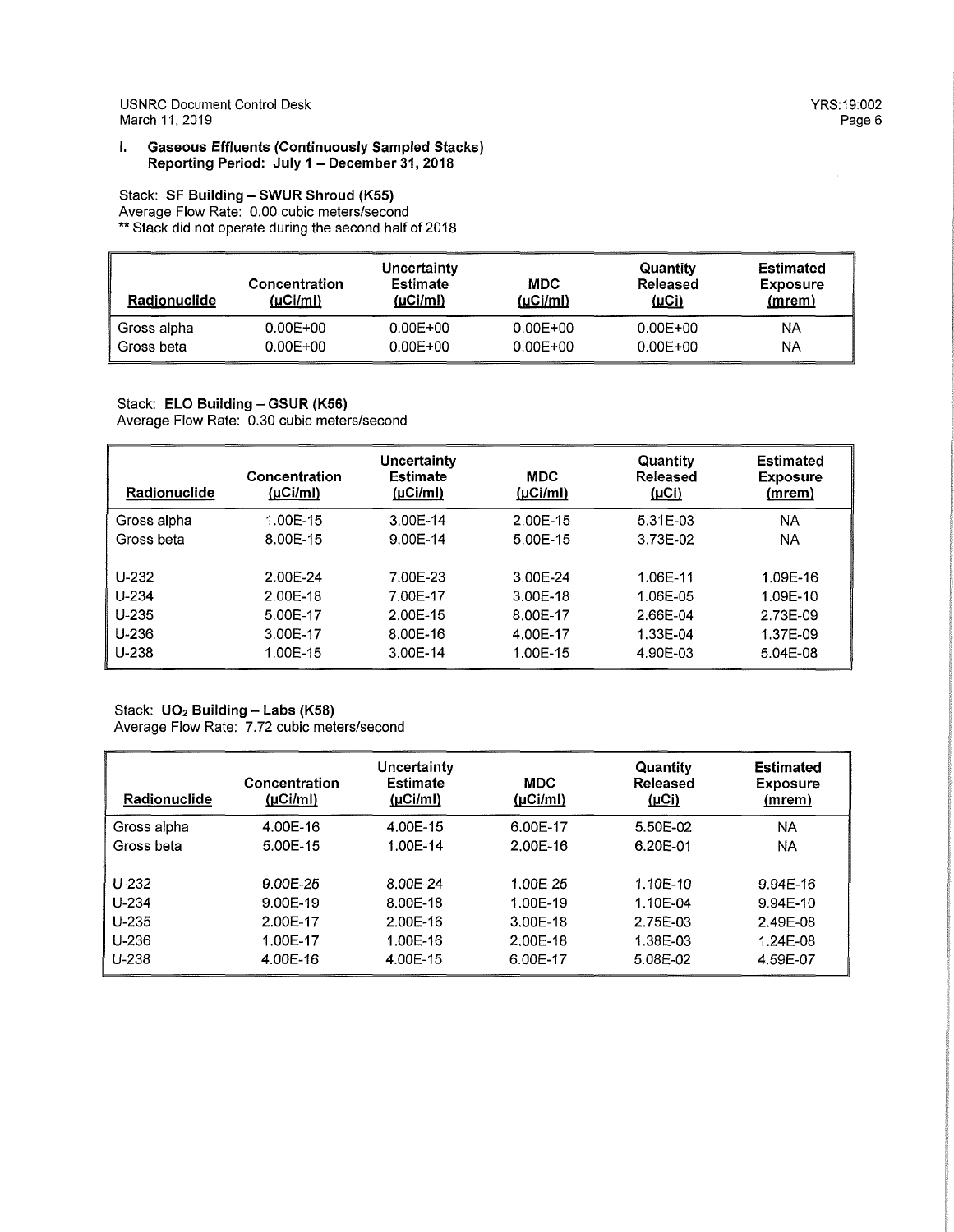#### I. **Gaseous Effluents (Continuously Sampled Stacks) Reporting Period: July 1 - December 31, 2018**

# Stack: **SF Building - NAF Furnace (K60)**  Average Flow Rate: 6.96 cubic meters/second

| Radionuclide                                            | Concentration<br>(µCIMI)                                   | Uncertainty<br><b>Estimate</b><br>(µCi/ml)                 | <b>MDC</b><br>(LCl/ml)                                   | <b>Quantity</b><br>Released<br><u>(µCi)</u>                | <b>Estimated</b><br><b>Exposure</b><br>(mrem)            |
|---------------------------------------------------------|------------------------------------------------------------|------------------------------------------------------------|----------------------------------------------------------|------------------------------------------------------------|----------------------------------------------------------|
| Gross alpha                                             | 9.00E-16                                                   | 6.00F-15                                                   | 7.00E-17                                                 | 1.08E-01                                                   | <b>NA</b>                                                |
| Gross beta                                              | $9.00E-15$                                                 | 2.00E-14                                                   | 2.00E-16                                                 | 9.67E-01                                                   | <b>NA</b>                                                |
| $U - 232$<br>$U-234$<br>$U-235$<br>$U-236$<br>$U - 238$ | 2.00E-24<br>2.00E-18<br>5.00E-17<br>2.00E-17<br>$9.00E-16$ | 1.00E-23<br>1.00E-17<br>$3.00E-16$<br>2.00E-16<br>6.00E-15 | 1.00E-25<br>1.00E-19<br>3.00E-18<br>2.00E-18<br>6.00E-17 | $2.17E-10$<br>2.17E-04<br>5.41E-03<br>2.71E-03<br>1.00E-01 | 1.95E-15<br>1.95E-09<br>4.87E-08<br>2.43E-08<br>8.98E-07 |

# Stack: **Dry Conversion Facility (K62)**

Average Flow Rate: 23.30 cubic meters/second

| Radionuclide | Concentration<br>$(\mu$ Ci/ml $)$ | Uncertainty<br><b>Estimate</b><br>(LCl/m) | <b>MDC</b><br>$(\mu$ Ci/ml $)$ | Quantity<br>Released<br><u>(µCi)</u> | <b>Estimated</b><br><b>Exposure</b><br>(mrem) |
|--------------|-----------------------------------|-------------------------------------------|--------------------------------|--------------------------------------|-----------------------------------------------|
| Gross alpha  | $9.00E-16$                        | 3.00E-15                                  | 2.00E-17                       | 3.15E-01                             | NA.                                           |
| Gross beta   | 7.00E-15                          | 9.00E-15                                  | 6.00E-17                       | 2.71E+00                             | <b>NA</b>                                     |
| $U-232$      | 2.00E-24                          | 6.00E-24                                  | 4.00E-26                       | 6.30E-10                             | $2.44E-15$                                    |
| $U - 234$    | 2.00E-18                          | $6.00E-18$                                | 4.00E-20                       | 6.30E-04                             | 2.44E-09                                      |
| $U-235$      | 4.00E-17                          | $2.00F-16$                                | 1.00E-18                       | 1.57F-02                             | 6.10E-08                                      |
| $U - 236$    | 2.00E-17                          | 8.00E-17                                  | 5.00E-19                       | 7.87E-03                             | 3.05E-08                                      |
| $U-238$      | 8.00E-16                          | 3.00E-15                                  | 2.00E-17                       | 2.91E-01                             | 1.13E-06                                      |

#### Stack: **BOU Facility (K65)**  Average Flow Rate: 0.94 cubic meters/second

| Radionuclide | Concentration<br>(µCIMl) | Uncertainty<br><b>Estimate</b><br>$(\mu$ Ci/ml) | MDC<br>(µCi/ml) | Quantity<br>Released<br>(LCl) | <b>Estimated</b><br><b>Exposure</b><br>(mrem) |
|--------------|--------------------------|-------------------------------------------------|-----------------|-------------------------------|-----------------------------------------------|
| Gross alpha  | 7.00E-16                 | 1.00E-14                                        | $5.00E-16$      | 1.00E-02                      | ΝA                                            |
| Gross beta   | 5.00E-15                 | 4.00E-14                                        | 2.00E-15        | 7.04E-02                      | ΝA                                            |
|              |                          |                                                 |                 |                               |                                               |
| $U - 232$    | 1.00E-24                 | 3.00E-23                                        | 1.00E-24        | 2.00E-11                      | 2.34E-16                                      |
| $U - 234$    | 1.00E-18                 | 3.00E-17                                        | 1.00E-18        | 2.00E-05                      | 2.34E-10                                      |
| $U-235$      | 3.00E-17                 | 7.00E-16                                        | 2.00E-17        | 5.01E-04                      | 5.85E-09                                      |
| $U-236$      | 2.00E-17                 | 4.00E-16                                        | 1.00E-17        | $2.51E-04$                    | 2.93E-09                                      |
| $U-238$      | 6.00E-16                 | 1.00E-14                                        | 5.00E-16        | 9.25E-03                      | 1.08E-07                                      |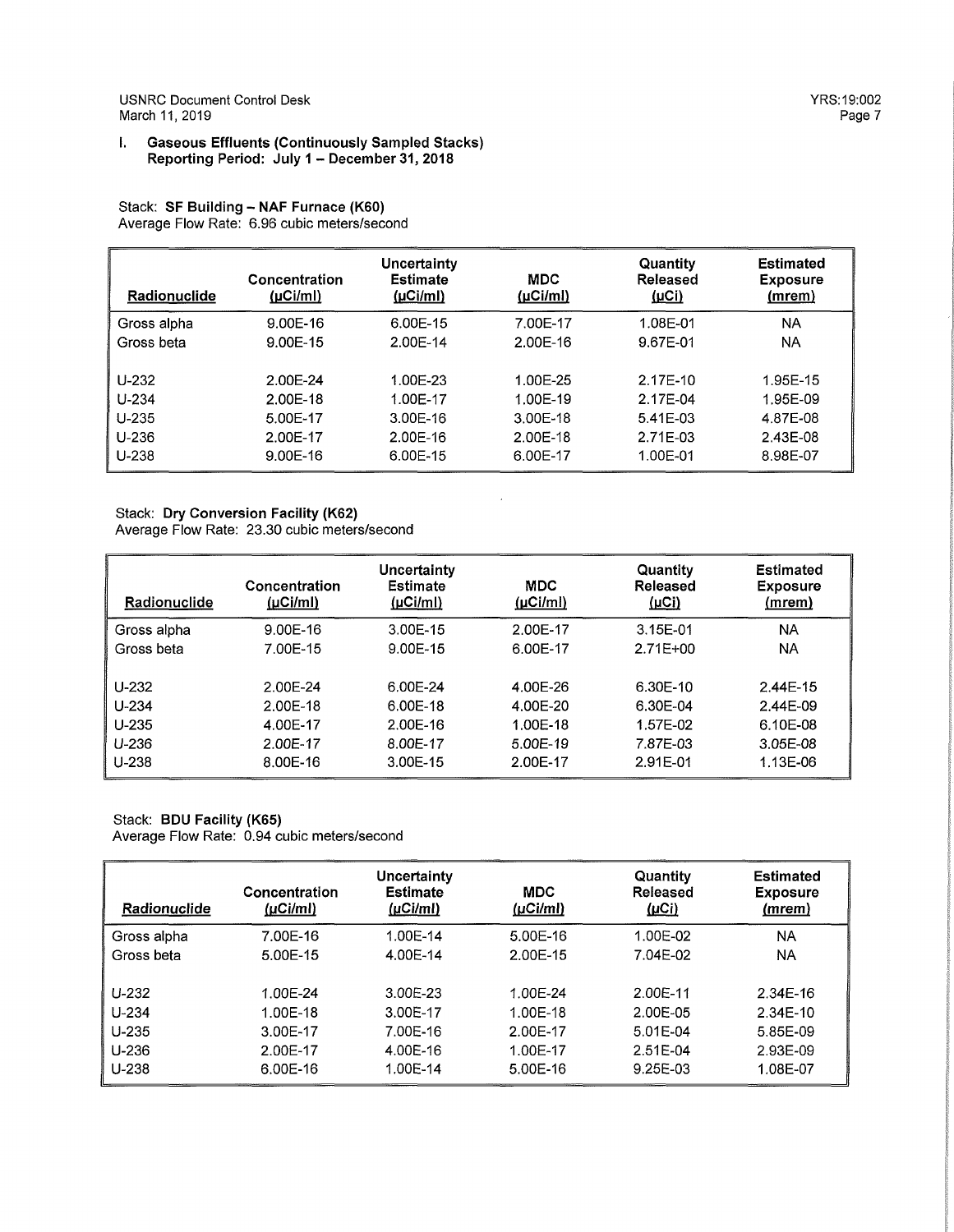#### I. **Gaseous Effluents (Continuously Sampled Stacks) Reporting Period: July 1 - December 31, 2018**

Stack: **Cylinder Recertification Facility (K67)**  Average Flow Rate: 0.44 cubic meters/second

| Radionuclide                                      | Concentration<br>$(\mu$ Ci/ml $)$                        | Uncertainty<br><b>Estimate</b><br>(LCIM)                   | <b>MDC</b><br>$(\mu$ Ci/ml)                              | Quantity<br><b>Released</b><br><u>(µCi)</u>              | <b>Estimated</b><br><b>Exposure</b><br>(mrem)                  |
|---------------------------------------------------|----------------------------------------------------------|------------------------------------------------------------|----------------------------------------------------------|----------------------------------------------------------|----------------------------------------------------------------|
| Gross alpha                                       | 8.00E-16                                                 | 2.00E-14                                                   | 1.00E-15                                                 | 5.08E-03                                                 | NA                                                             |
| Gross beta                                        | 8.00E-15                                                 | 8.00E-14                                                   | 3.00E-15                                                 | 6.35E-02                                                 | NA.                                                            |
| U-232<br>$U - 234$<br>$U-235$<br>U-236<br>$U-238$ | 2.00E-24<br>2.00E-18<br>4.00E-17<br>2.00E-17<br>7.00E-16 | 4.00E-23<br>4.00E-17<br>1.00E-15<br>$5.00E-16$<br>2.00E-14 | 2.00E-24<br>2.00E-18<br>5.00E-17<br>3.00E-17<br>1.00E-15 | 1.02E-11<br>1.02E-05<br>2.54E-04<br>1.27E-04<br>4.69E-03 | $3.16E - 16$<br>$3.16E-10$<br>7.90E-09<br>3.95E-09<br>1.46E-07 |

# Stack: **MERF Building (K69)**

Average Flow Rate: 1.77 cubic meters/second

| <b>Radionuclide</b> | Concentration<br>(µCi/ml) | Uncertainty<br><b>Estimate</b><br>(LCl/mI) | <b>MDC</b><br>$(\mu$ Ci/ml $)$ | Quantity<br>Released<br>(LCl) | <b>Estimated</b><br><b>Exposure</b><br>(mrem) |
|---------------------|---------------------------|--------------------------------------------|--------------------------------|-------------------------------|-----------------------------------------------|
| Gross alpha         | $6.00E-16$                | 9.00E-15                                   | 3.00E-16                       | 1.59E-02                      | <b>NA</b>                                     |
| Gross beta          | 7.00E-15                  | 3.00E-14                                   | 8.00E-16                       | 1.94E-01                      | <b>NA</b>                                     |
| $U-232$             | 1.00E-24                  | 2.00F-23                                   | 5.00E-25                       | 3.17E-11                      | 7.56E-16                                      |
| $U - 234$           | $1.00E-18$                | 2.00E-17                                   | 5.00E-19                       | 3.17E-05                      | 7.56E-10                                      |
| $U-235$             | 3.00E-17                  | 5.00E-16                                   | 1.00E-17                       | 7.94E-04                      | 1.89E-08                                      |
| $U - 236$           | 1.00E-17                  | 2.00E-16                                   | 7.00E-18                       | 3.97E-04                      | 9.45E-09                                      |
| $U - 238$           | 5.00E-16                  | $9.00E - 15$                               | 2.00E-16                       | 1.46E-02                      | 3.49E-07                                      |

Stack: **U02 Building - BLEU Facility (K72)**  Average Flow Rate: 12.59 cubic meters/second

| Radionuclide | Concentration<br>(µCi/ml) | Uncertainty<br><b>Estimate</b><br>(µCIM) | <b>MDC</b><br>(LCl/ml) | Quantity<br>Released<br>(µCi) | <b>Estimated</b><br><b>Exposure</b><br>(mrem) |
|--------------|---------------------------|------------------------------------------|------------------------|-------------------------------|-----------------------------------------------|
| Gross alpha  | 1.00E-15                  | 5.00E-15                                 | 4.00E-17               | 1.96E-01                      | NA                                            |
| Gross beta   | 9.00E-15                  | 1.00E-14                                 | 1.00E-16               | $1.85E + 00$                  | NA                                            |
|              |                           |                                          |                        |                               |                                               |
| $U-232$      | 2.00F-24                  | $9.00F - 24$                             | 7.00E-26               | 3.92E-10                      | 2.58E-15                                      |
| $U - 234$    | 2.00E-18                  | 9.00E-18                                 | 7.00F-20               | 3.92E-04                      | 2.58E-09                                      |
| $U - 235$    | 5.00E-17                  | 2.00E-16                                 | 2.00E-18               | 9.79E-03                      | 6.45E-08                                      |
| $U - 236$    | 2.00E-17                  | 1.00E-16                                 | 9.00E-19               | 4.90E-03                      | 3.23E-08                                      |
| $U - 238$    | $9.00E-16$                | 4.00E-15                                 | 3.00E-17               | 1.81E-01                      | 1.19E-06                                      |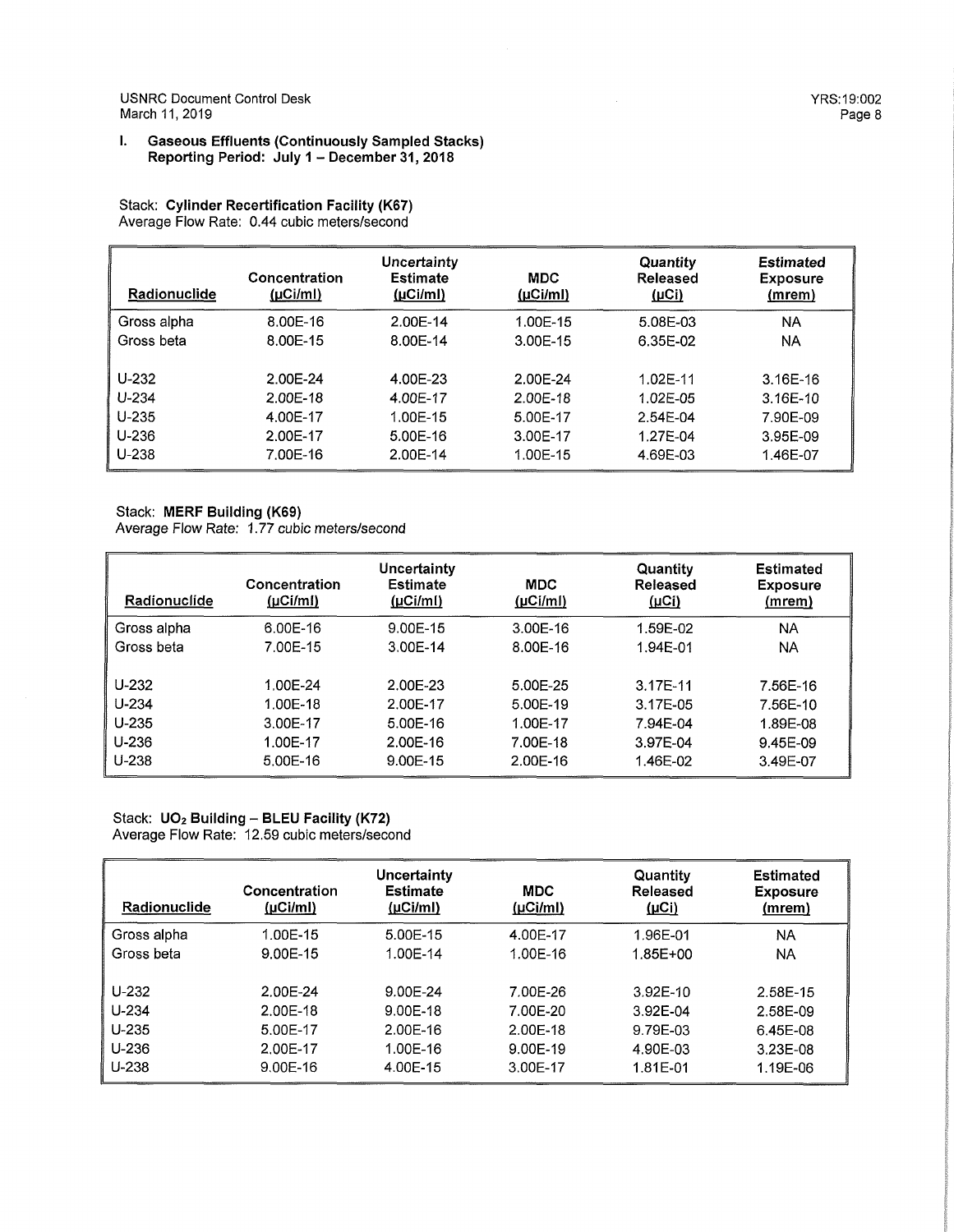USN RC Document Control Desk March 11, 2019

#### I. **Gaseous Effluents (Continuously Sampled Stacks) Reporting Period: July 1** - **December 31, 2018**

# Stack: **UNB Building (K75)**

Average Flow Rate: 0.47 cubic meters/second

| Radionuclide | Concentration<br>(µCi/ml) | <b>Uncertainty</b><br><b>Estimate</b><br>$(\mu$ Ci/ml $)$ | <b>MDC</b><br>$(\mu$ Ci/ml) | Quantity<br>Released<br><u>(µCi)</u> | <b>Estimated</b><br><b>Exposure</b><br><u>(mrem)</u> |
|--------------|---------------------------|-----------------------------------------------------------|-----------------------------|--------------------------------------|------------------------------------------------------|
| Gross alpha  | 3.00E-16                  | 1.00E-14                                                  | 1.00E-15                    | 2.20E-03                             | <b>NA</b>                                            |
| Gross beta   | 3.00F-15                  | 5.00E-14                                                  | 3.00E-15                    | 2.61E-02                             | <b>NA</b>                                            |
| U-232        | 6.00E-25                  | 3.00E-23                                                  | 2.00E-24                    | 4.40E-12                             | 4.56E-17                                             |
| $U - 234$    | 6.00E-19                  | 3.00E-17                                                  | 2.00E-18                    | 4.40E-06                             | 4.56E-11                                             |
| $U - 235$    | 1.00E-17                  | 7.00E-16                                                  | 5.00E-17                    | 1.10E-04                             | 1.14E-09                                             |
| $U - 236$    | 7.00E-18                  | 3.00E-16                                                  | 2.00E-17                    | 5.50E-05                             | 5.70E-10                                             |
| $U - 238$    | 3.00E-16                  | 1.00E-14                                                  | $9.00E-16$                  | 2.03E-03                             | 2.10E-08                                             |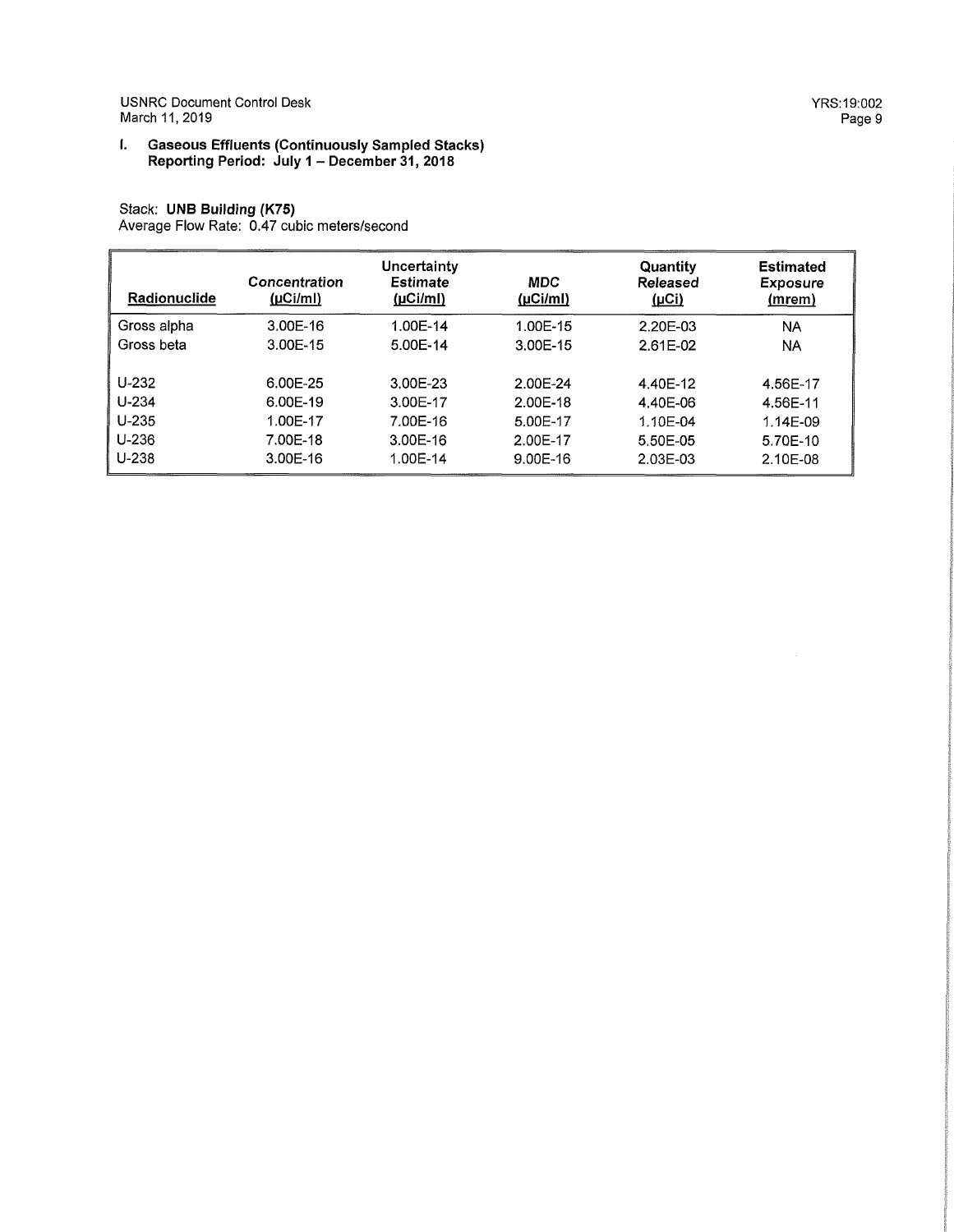USNRC Document Control Desk March 11, 2019

# II. **Liquid Effluent Reporting Period: July 1** - **December 31, 2018**

| Constituent   | Concentration<br>(LCl/ml) | LLD<br>$(\mu$ Ci/ml) | Quantity (Ci) | <b>Liquid Volume</b><br>$\left(\frac{m^3}{2}\right)$ |
|---------------|---------------------------|----------------------|---------------|------------------------------------------------------|
| Soluble U     | 8.60E-08                  | $***$                | 0.0026        |                                                      |
| Insoluble U** | 1.44E-07                  | ***                  | 0.0043        |                                                      |
| Tc-99         | 1.23E-07                  | ***                  | 0.0037        | $3.02E + 04$                                         |
| Total Ci      |                           |                      | 0.0106        |                                                      |

 $\star$ Combined liquid effluent released to City of Richland sewer system.

 $\bar{f}$ 

- The average concentration of insoluble uranium for the 6-month period was less than 50 ppb.  $\star\star$
- $***$ These constituents are analyzed chemically via Inductively Coupled Plasma/Mass Spectroscopy (ICP/MS) as opposed to radiation counting. Laboratory detection limits for uranium and Tc-99 are generally 1 ppb and 5 ppt, respectively